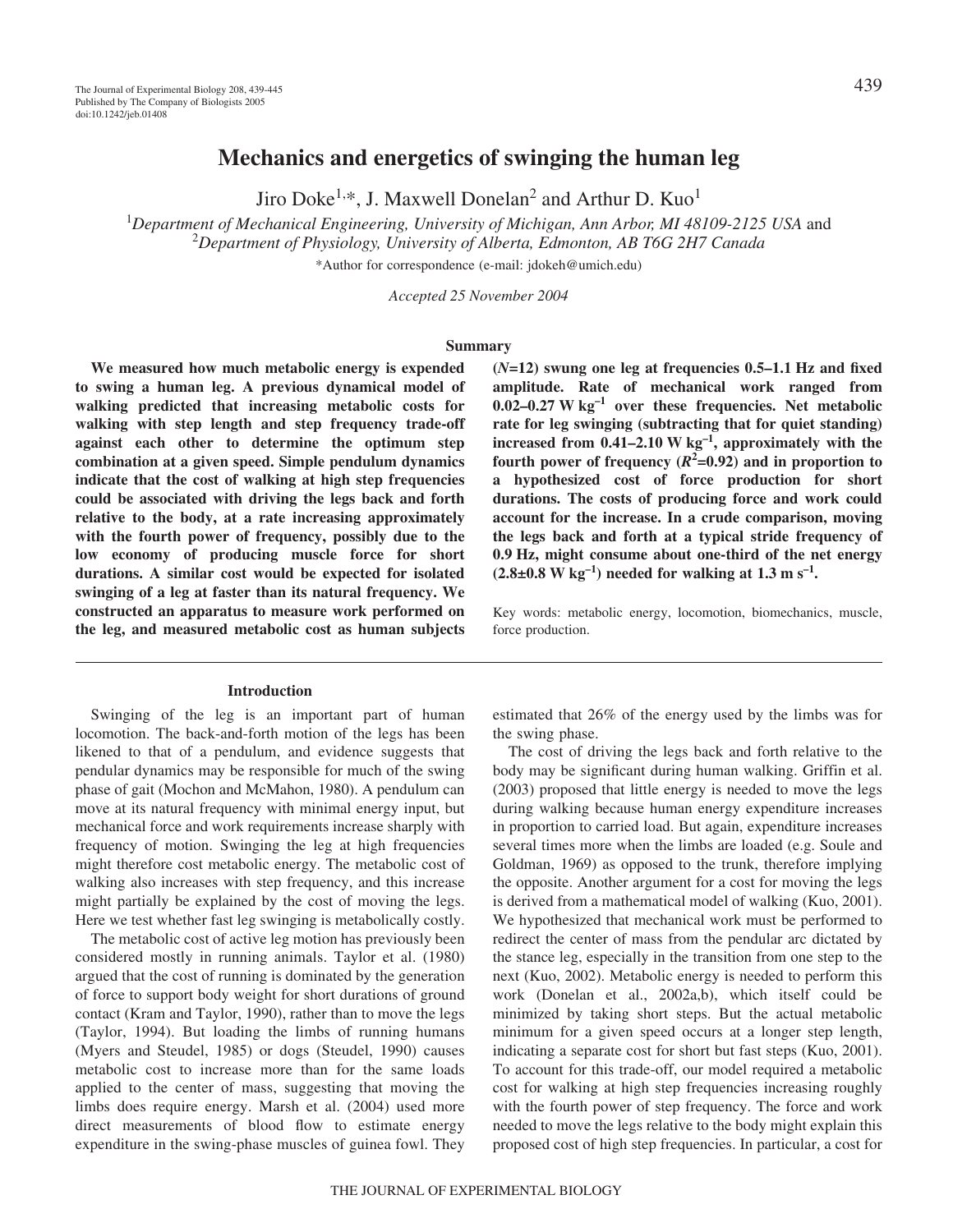#### 440 J. Doke, J. M. Donelan and A. D. Kuo

producing force over short durations – applied to fast leg motions and called the 'force/time hypothesis' here – could potentially account for the trade-off against high step frequencies. Regardless of the specific dependency on magnitude or duration of work or force, our model predicted a substantial cost for moving the legs relative to the body, associated with neither center of mass redirection nor body weight support.

A simple approach for estimating this cost is to study leg swinging itself without walking. The loading conditions must necessarily differ between isolated leg swinging and actual walking, but the range of hip torques and leg angles can roughly be matched. The metabolic cost of leg swinging could potentially depend on the work produced by muscles, and possibly even the force/time cost predicted for walking. But regardless of the particular cause, both of these possibilities predict a sharply increasing metabolic cost for swinging at higher than the leg's natural frequency.

The purpose of the present study was to measure the mechanics and metabolic energetics of swinging the human leg by itself. We tested how much metabolic rate increases with frequency of swinging and considered possible contributions to the cost of moving the legs.

### **Materials and methods**

We constructed a simple apparatus for measuring torque and displacement of a single swinging leg. We collected data from human subjects at a variety of frequencies above the natural pendular frequency, and at constant amplitude. Potential contributors to metabolic cost include rate of work and the force/time hypothesis. Before describing the experiments themselves, we use a simple pendulum model to quantify the predictions arising from these possible contributors.

#### *Model*

A simple pendulum model (Fig. 1) illustrates the mechanics of moving the leg. Employing a small angle approximation, and measuring the angular displacement  $\theta$  from vertical, the equations of motion are

$$
\dot{\theta} + \omega_n^2 \theta = T \tag{1}
$$

where  $\omega_n$  is the pendular natural frequency and *T* is the moment of applied muscle force normalized by leg inertia. Natural frequency  $\omega_n$  (in rad s<sup>-1</sup>; in Hz,  $f_n \triangleq \omega_n / 2\pi$ ) depends mainly on inertial properties, such as the location of the leg center of mass, but may also be affected by parallel elastic elements, such as from passive tissue compliance about the hip. The pendulum is assumed to be driven approximately sinusoidally with fixed amplitude *A* and frequency  $\omega \triangleq 2\pi f$ ,

$$
\Theta(t) = A \cos \omega t \,. \tag{2}
$$

Active movement of the leg requires muscle force or torque, increasing with the square of swing frequency. Combining (1) and (2), the torque is

$$
T(t) = A \left(-\omega^2 + \omega_{\rm n}^2\right) \cos \omega t \,. \tag{3}
$$

The amplitude,  $T_0$ , therefore behaves according to

$$
T_0 \propto |\omega^2 - \omega_n^2| \,. \tag{4}
$$

The most obvious potential metabolic cost is for performing work on the limb, increasing with the cube of swing frequency. The mean rate of work performed on the pendulum is

$$
\dot{W} = \frac{2\omega}{\pi} \int_0^{\pi/2\omega} T \cdot \dot{\theta} dt \quad . \tag{5}
$$

Each cycle of pendulum swing involves both positive and negative work, both exacting a positive metabolic cost (Hill, 1938). Substituting Equations (2) and (3) into (5), the mean rate of positive work,  $\dot{W}^{(+)}$ , for the pendulum model is

$$
\dot{W}^{(+)} = \frac{A^2}{\pi} \omega \left| \omega^2 - \omega_n^2 \right|,\tag{6}
$$

with an equal magnitude of negative work.

Another possible contributor to metabolic cost is the force/time cost derived from our model of walking, increasing with the fourth power of swing frequency. This exponent was required to explain the preferred step length *vs* speed relationship. In our formulation of the force/time hypothesis, when muscle force is produced in bursts, metabolic cost increases with force but with an economy inversely proportional to burst duration time (Kuo, 2001). The force in question is proportional to hip torque amplitude, and the burst duration is proportional to swing period  $\tau = 1/f$ . The proposed metabolic cost, labeled 'rate of force/time' or  $\vec{F}_{\tau}$ , is

$$
\dot{F}_{\tau} \propto \frac{T_0}{\tau} \cdot f \,. \tag{7}
$$

Substituting Equations  $(2)$ – $(4)$  into  $(7)$  yields the model prediction

$$
\dot{F}_{\tau} \propto |\omega^4 - \omega^2 \cdot \omega_{\rm n}^2| \,. \tag{8}
$$

This fourth power prediction only applies to fast motions above the leg's natural frequency, because of the high force requirements and short durations. For slower motions, work will likely dominate metabolic cost.

The mechanics and metabolic energetics of isolated leg swinging can be measured experimentally. It is straightforward to compare leg-swinging mechanics against the pendulum model, but it is more difficult to differentiate between contributions to metabolic cost, because metabolic rate may depend not only on work and force but also other factors not considered. Rather than attempting to test for one potential cost against another, we tested for an increase in metabolic rate proportional to the larger (fourth power) component in a combined cost including both rate of work and rate of force/time.

# *Experimental procedure*

We measured mechanical and metabolic costs of swinging the leg at different frequencies in twelve young adults. All subjects (six males, six females; body mass  $M=64.8\pm8.3$  kg,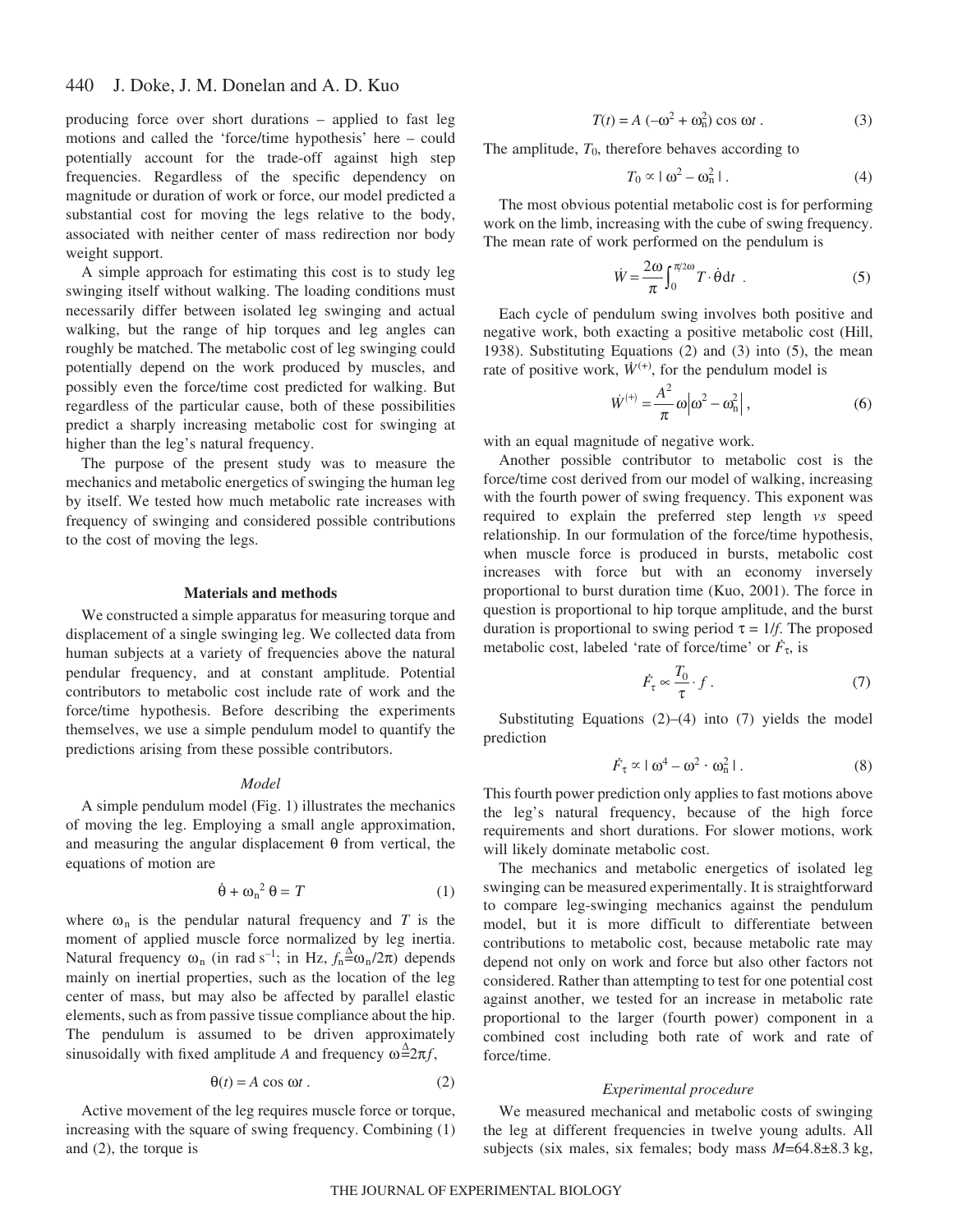

Fig. 1. Isolated leg swinging was modeled as a simple pendulum. Leg angle  $\theta$  was defined relative to vertical, and torque *T* due to muscle force was defined as positive in the same direction as θ. We assumed a relatively constant moment arm for muscle force. Torque and rate of work requirements increase with the square and cube, respectively, of swing frequency  $f$  (Hz) or  $\omega$  (rad s<sup>-1</sup>) above the natural frequency, *f*<sup>n</sup> or ω<sup>n</sup> respectively.

leg length  $l=0.88\pm0.07$  m, mean  $\pm$  s.D.) were healthy and exhibited no clinical gait abnormalities. They gave their informed consent to participate in this study prior to the experiment. Seven different swing frequencies, *f*, ranging from approximately 0.5–1.1 Hz, were tested on each subject's left leg, all with a peak-to-peak amplitude 2*A* of approximately 45°. The trial order was randomized to reduce fatigue effects.

We constructed an apparatus for estimating work performed on the limb through measured leg displacement and reaction forces (see Fig. 2), effectively acting as an ergometer. This apparatus consisted of a metal frame, to support the upper body, mounted atop a force platform. Subjects stood inside the frame with one leg on a raised block so that the other leg could swing freely. Their upper bodies were strapped securely to the frame, with their weight distributed between one leg and two armrests. A lightweight knee splint was used to keep the swinging leg straight. An optical encoder, rotating about an axis through the hip and attached to the swinging leg, was used to measure the leg angle with respect to vertical. This angle was also displayed to the subject on a computer screen, along with visual targets showing 45° peak-to-peak amplitude. Subjects were asked to swing the leg between the targets, in time with a metronome set to twice the swing frequency, so that there was an audible cue for swinging of the leg in each direction. Subjects typically learned to follow the metronome after a few minutes' practice.

Reaction forces were measured using a force platform (AMTI Biomechanics Platform Model OR6-5; Watertown, MA, USA) underneath the ergometer frame. The platform collected forces and moments simultaneously at a sampling rate of 120 Hz. Assuming that the swing leg alone was in motion, the ground reaction forces were equal to the hip reaction forces. We used anthropometric measurements and regression equations (Yeadon and Morlock, 1989) to determine the distance from the hip to the leg center of mass, *r*, as well as the leg moment of inertia. These were used, with measured leg kinematics, in inverse dynamics equations (Kuo, 1998) for a single rigid leg to calculate the hip reaction torque, *T*.

We used the kinematic and reaction force data to calculate



Fig. 2. Experimental apparatus. Subjects performed leg swinging while attached to a rigid frame, with weight supported by both arms and one leg. Subjects were strapped to the metal frame, with leg angle θ measured by optical encoder. Force plate underneath the frame measured ground reaction forces, used to compute leg torque produced at hip (representative data shown).

the torque and work performed on the leg. The average rate of positive mechanical work performed on the swing leg,  $\dot{W}^{(+)}$ , was found by integrating the half-wave rectified mechanical power (product of *T* and  $\dot{\theta}$ ), and dividing by the entire data collection time for the trial. An equal magnitude of negative mechanical work was also performed, because there was zero net work performed on the leg. We also computed the amplitude of the first fundamental component of the hip torque,  $T_0$ , after first applying a low-pass filter with a cut-off frequency of twice the swing frequency. The force/time was calculated from Equation (7).

We measured the metabolic cost of swinging the leg using an open circuit respirometry system (VMax29, SensorMedics Corp., Yorba Linda, CA, USA). Each trial was 6 min long, with the first three minutes used to allow oxygen consumption to reach steady state, followed by 3 min of data collection. The first trial for each subject was used to measure the resting metabolic rate with no leg motion, with the subject standing quietly on one leg while attached to the ergometer frame. This resting rate was used as a baseline that was subtracted from each subsequent data set to yield net metabolic rate. Trials 2–8 were leg swinging trials conducted in random order, with a short resting period given between each. Finally, we conducted a walking trial, in which the subject walked at  $1.3~\mathrm{m~s}^{-1}$  on a motorized treadmill.

Net metabolic rate,  $\dot{E}$ , was computed from the average rate of oxygen consumption, subtracting the rate for quiet standing. We assumed a rate of 20.9 W for 1 ml  $s^{-1}$  O<sub>2</sub>. Although we did not measure lactate concentration, we did monitor the respiratory exchange ratio (RER). In all trials, RER was <0.9, indicating that the exercise was primarily aerobic.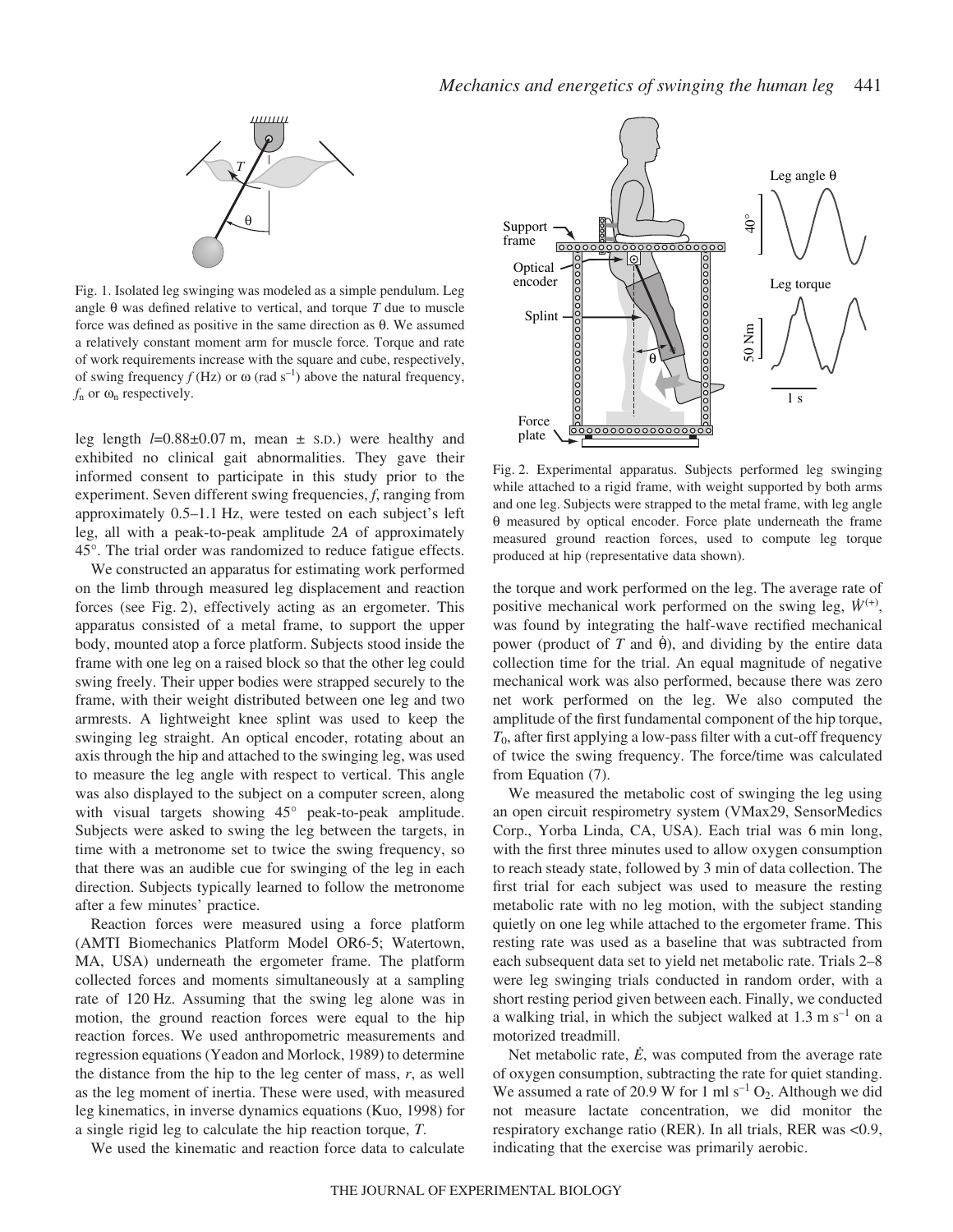#### 442 J. Doke, J. M. Donelan and A. D. Kuo

To account for differences in subjects' body size, we performed our analysis using dimensionless variables, with *M*,  $g$ , and *l* as base units. For example, energy rates  $\dot{W}^{(+)}$  and  $\dot{E}$ were made dimensionless by the factor  $A^2Mg^{1.5}l^{0.5}$ , and force/time  $\dot{F}_{\tau}$  by  $AMg^{1.5}l^{0.5}$ . For convenience of data presentation, frequencies are presented in units of Hz, and energy rates additionally in the more commonly used units of  $W \text{ kg}^{-1}$ , converted back by an appropriate mean nondimensionalizing factor.

We first tested the degree to which isolated leg swinging resembled forced motion of a pendulum. We used regression tests to compare measured  $T_0$ ,  $\dot{W}^{(+)}$  and  $\dot{F}_{\tau}$  with the amounts given by Equations (4), (6) and (8), respectively. In terms of frequencies in Hz, the regressions were

$$
T_0 = C_T \cdot |f^2 - f_n^2| + D_T \tag{9}
$$

$$
\dot{W}^{(+)} = C_W \cdot |f^3 - f \cdot f_n^2| + D_W \tag{10}
$$

$$
\dot{F}_{\tau} = C_{\rm F} \cdot |f^4 - f^2 \cdot f_{\rm n}^2| + D_{\rm F}, \qquad (11)
$$

each with a constant of proportionality *C*, and a constant offset *D*. The offset is ideally zero; for example in Equation (6), theoretically, no work is needed to swing a rigid leg at its natural frequency. However, in practice, we found that subjects performed some work at all frequencies, perhaps because of energetic losses in the leg and experimental apparatus, and because some control is needed to follow the beat of the metronome, probably resulting in force and/or work related to small corrective actions. We therefore included the possibility of a non-zero offset in Equations (9)–(11).

We next compared the measured net metabolic rate *E* against the force/time hypothesis using two regressions. The first was of the form

$$
\dot{E} = C_{\rm E} \cdot |f^4 - f^2 \cdot f_{\rm n}^2| + D_{\rm E}
$$
 (12)

to determine how metabolic cost increased as a function of swing frequency. In this test, we found that subjects exhibited varying offsets in their metabolic rate. We therefore allowed for different individual offsets in the overall regression for Equation (12). The second regression was a linear fit between *E* and  $\dot{F}_{\tau}$ :

$$
\dot{E} = C_{\rm EF} \cdot \dot{F}_{\tau} + D_{\rm EF} \,. \tag{13}
$$

Because the force/time hypothesis only applies to fast swinging of the leg, these tests were performed only for frequencies above 0.7 Hz.

We also compared leg swinging with walking. In terms of mechanics, we compared a typical subject's hip work loops at all swing frequencies against published data for normal walking at  $1.3 \text{ m s}^{-1}$  (Whittle, 1996). Metabolic rates were compared between leg swinging and walking at  $1.3 \text{ m s}^{-1}$ .

# **Results**

The mechanics of leg swinging agree well with the pendulum model, in terms of both peak-to-peak torque and rate of positive mechanical work (see Fig. 3). Hip torque amplitude, *T*0, increased approximately with the square of swing frequency (Fig. 3a), fitting well with Equation (9),  $R^2$ =0.96. The fitted model had a minimum equivalent to  $1.47$  N–m, occurring at a frequency of  $f_n=0.64$  Hz, which was not significantly different from the natural frequency derived from leg inertia properties, 0.64±0.02·Hz (S.D.) (*P*=0.51, *t*-test). Rate of positive mechanical work performed at the hip,  $\dot{W}^{(+)}$ , also increased sharply but with the cube of swing frequency (Fig. 3b) as in Equation (10),  $R^2$ =0.93. The minimum  $\dot{W}^{(+)}$ equivalent to  $0.02 \text{ W kg}^{-1}$  also occurred at the natural frequency, rising to a maximum of  $0.27 \text{ W kg}^{-1}$  at the highest frequency. The regression coefficients for  $T_0$ , converted to dimensional units, were  $C_T=53.63\pm2.36$  Nm s<sup>-2</sup> (95%) confidence interval, CI),  $D_T=0.47\pm0.94$  Nm (CI). The coefficients for  $\dot{W}^{(+)}$  were  $C_{\text{W}}=0.31\pm0.02 \text{ W s}^{-3} \text{ kg}^{-1}$  (95%) confidence interval, CI),  $D_W=0.02\pm0.01$  W kg<sup>-1</sup> (CI).

The rate of force/time  $\vec{F}_\tau$ , increased with fourth power of swing frequency (Fig. 3c), fitting well with Equation (11),  $R<sup>2</sup>=0.95$ . The dimensionless regression coefficients were  $C_F=1.52\pm0.07$  (CI),  $D_F=0.001\pm0.002$  (CI).

Examining the metabolic rate, we found it increased substantially with swing frequency (Fig. 4a), fitting well with the force/time hypothesis (Equation 12),  $R^2 = 0.92$ . The data ranged from  $0.41\pm0.26$  W kg<sup>-1</sup> (S.D.) to  $2.10\pm0.31$  W kg<sup>-1</sup>. The regression coefficients were  $C_E=2.04\pm0.23$  W s<sup>-4</sup> kg<sup>-1</sup> (CI), with offset  $D_E=0.30\pm0.22$  W kg<sup>-1</sup> (s.p.). The second regression demonstrated that  $\dot{E}$  increased approximately linearly with  $\dot{F}_{\tau}$ (Fig. 4b),  $R^2$ =0.85. The coefficients were  $C_{EF}=6.62\pm0.74$  (CI), with offset  $D_{EF}$ =0.015±0.005 (s.p.).

When walking at 1.3 m  $s^{-1}$ , subjects chose a stride frequency of about 0.9 Hz and consumed metabolic energy at net rate  $2.8\pm0.8~\text{W kg}^{-1}$ . Work loops for a typical subject showed a range of hip torques and angles for comparison with walking  $(Fig. 5)$ .

## **Discussion**

We sought to determine the degree to which isolated swinging of a leg is metabolically costly. The mechanics of a pendulum predict that sharply increasing force and work are required to move the leg quickly. Production of muscle work and force for short durations (force/time hypothesis) might both require metabolic energy.

The observed increases in mechanical (Fig. 3) and metabolic (Fig. 4) measurements confirm that pendulum mechanics are relevant to the leg motion. Even though no net work is performed over an entire cycle, force and work are necessary within each cycle to move the leg faster than its natural frequency. The sharp increase in mechanical demands must be met by muscle, probably causing the fourfold increase in metabolic cost.

Mechanical work is probably responsible for much of the metabolic cost. Some active work is almost certainly performed by muscle fibers, but not necessarily as much as the measured work performed on the limb. Series elasticity, in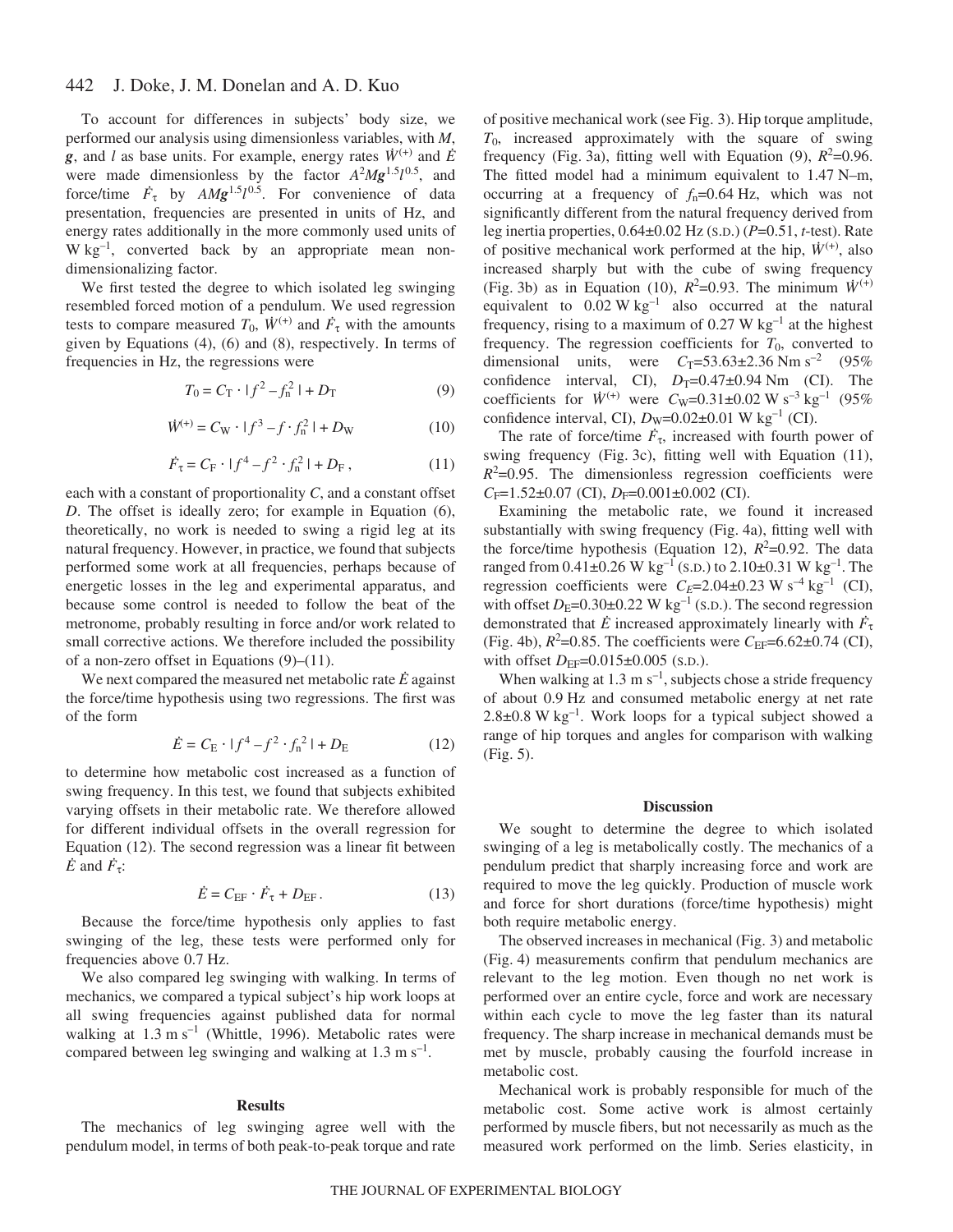tendon and other structures, can also perform work on the limb passively (Kuo, 2001), thus lowering the proportion performed



Fig. 3. Mechanics of leg swinging as a function of frequency  $f$ , in terms of torque, work, and force/time, were modeled reasonably well by a forced pendulum (Equations 9–11). (a.) Hip torque amplitude,  $T_0$ , increased approximately with  $f^2$  above natural frequency  $f_n$  $(R^2=0.96)$ . (b.) Rate of mechanical work,  $\dot{W}^{(+)}$ , increased approximately with  $f^3$  ( $R^2$ =0.93). (c.) Rate of force/time,  $\dot{F}_\tau$ , increased approximately with  $f^4$  ( $R^2$ =0.95). Metabolic cost is hypothesized to increase with both rate of work and force/time, for frequencies above the natural frequency  $f_n=0.64$  Hz. Data fits were performed using dimensionless variables (right-hand axis) with body mass, gravitational constant, and leg length serving as base units; conventional units are shown (left-hand axis) for convenience. Data shown are mean  $\pm$  s.D.

actively. In addition, the highest forces occur at the extremes of leg motion when speed is lowest, so that muscle fibers can be nearly isometric. The actual muscle fiber work during leg swinging and its true contribution to metabolic cost are unknown here.

Metabolic cost may also increase with short durations of force production, as indicated by the observed correlation to  $\dot{F}_{\tau}$ , consistent with the force/time hypothesis. Others have previously observed increases in metabolic rate with short force durations in situations as disparate as supporting body weight in running (Roberts et al., 1998) and propelling the body in cross-country skiing (Bellizzi et al., 1998), although with varying formulations. The cost might be attributed to increasing recruitment of less economic fast-twitch muscle fibers for short durations of force production (Kram and Taylor, 1990), but this explanation alone is probably



Fig. 4. Metabolic rate increased over fourfold with frequency of isolated leg swinging, for motion faster than the leg's natural frequency. (A)  $\dot{E}$  *vs* frequency of leg swinging  $f$ , showing metabolic rate increasing approximately with  $f<sup>4</sup>$  as predicted by force/time hypothesis (Equation 12). Data shown are for all frequencies applied, but the curve fit was only performed on data for fast leg swinging. (B)  $\dot{E}$  *vs*  $\dot{F}_{\tau}$ , showing metabolic rate increasing approximately linearly with the hypothesized force/time cost (Equation 13). Rate of mechanical work is also likely to contribute, but cannot accurately be distinguished from force/time in overall metabolic cost.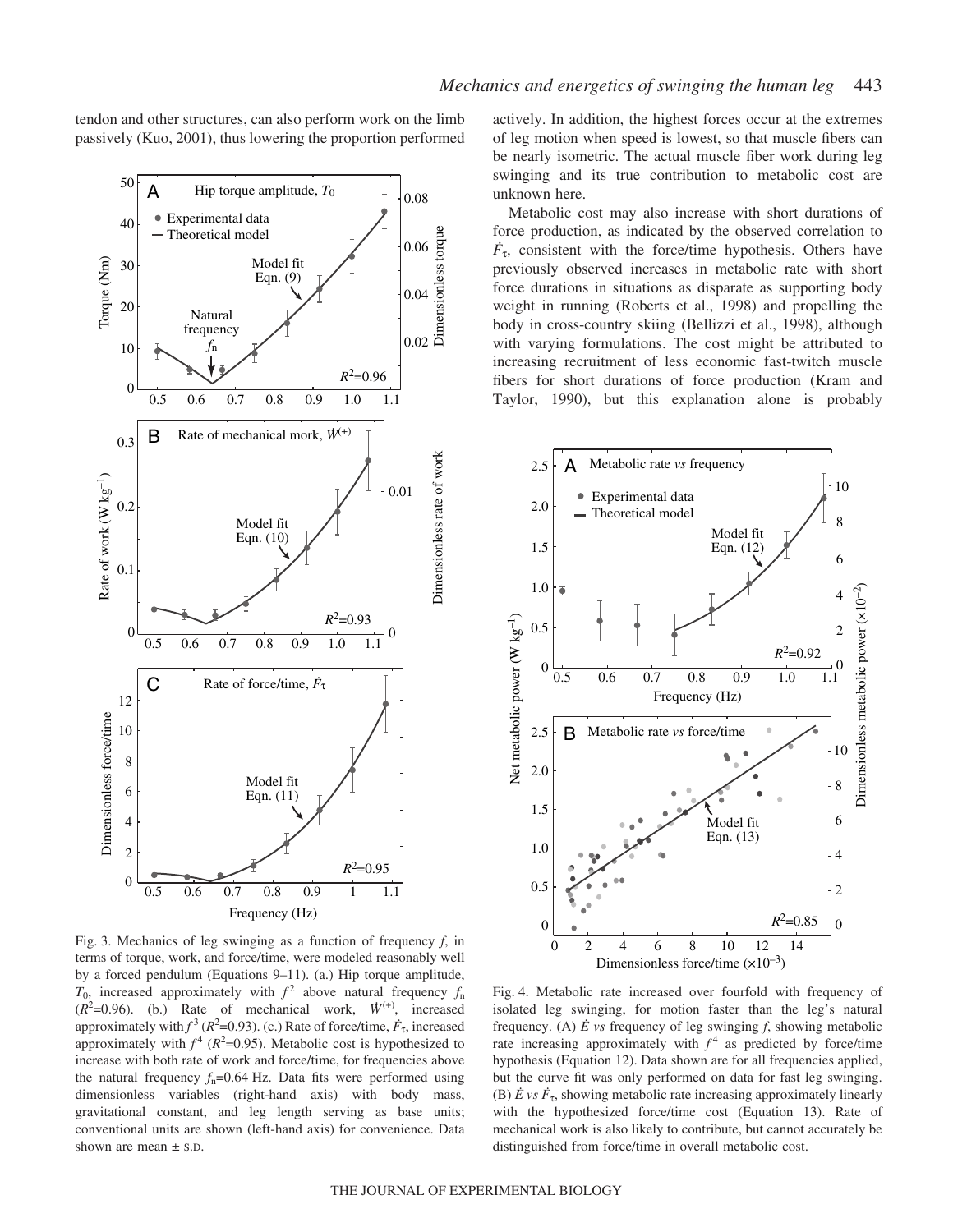#### 444 J. Doke, J. M. Donelan and A. D. Kuo

insufficient to explain the fourfold increase in cost seen here. Isolated muscle measurements also demonstrate a substantial increase in energetic cost of producing force for shorter durations, even when fiber type recruitment is relatively fixed (Hogan et al., 1998). A possible explanation is the energetic cost of activation–deactivation dynamics, in particular calcium pumping associated with the sarcoplasmic reticulum (Bergstrom and Hultman, 1988; Hogan et al., 1998; Verburg et al., 2001).

Our results suggest that metabolic rate depends on work and force/time, but cannot distinguish between their relative contributions. The fit to the larger fourth-power cost (Fig. 4a) means that the force/time hypothesis cannot be excluded. But neither can the contribution of rate of work be excluded. In the absence of a hypothesis for how these two costs might sum – most likely in a nonlinear fashion – it would not be fruitful to add another term for work. Such a term would only add a third



Fig. 5. Work loops of hip torque *vs* angle for a typical subject: (A) as a function of frequency; and (B) compared with normal walking. (A) Work loops varied mostly in terms of torque rather than amplitude or contained area. (B) Compared with normal walking at  $1.3~\mathrm{m~s}^{-1}$  (data from Whittle, 1996), isolated leg swinging occurred at a comparable range of torques and angles, although walking occurs at a lower stride frequency of 0.9 Hz and with more work at the hip.

degree of freedom to the fit of Equation (12) without explaining the many other factors that might affect metabolic cost. Further differentiation of costs might require experiments that manipulate force and duration as separate independent variables.

The conditions of isolated leg swinging were only roughly comparable to human walking in terms of hip torque and amplitude, but with a lower frequency. Our experiment sought to separate the problem of moving the legs relative to the body from that of loading and propelling the center of mass. But lacking the actual loads of walking, isolated leg swinging cannot simultaneously match both the forces and kinematics of walking. At  $f=1.08$  Hz, the ranges of hip torques and angles are roughly similar to that of normal walking at 1.3 m  $s^{-1}$  (Fig. 5), but not to the stride frequency of about 0.9 Hz. Swing and stride frequency could alternatively be matched, *f*=0.9 Hz, but the torques would then be considerably lower than for walking. By using similar torque and amplitude but lower frequency, our conditions conservatively involved less work than that performed on the leg during walking.

We also used a splint to restrict greatly the knee motion that would normally occur in walking. If the knee were instead allowed to bend, the leg could theoretically be moved at higher frequency for the same hip torque. But as noted above, the same hip torque at a higher speed would not be expected to require less metabolic power, and if active torque were produced at the knee it might also exact a metabolic cost. Allowing knee motion could alternatively enable the same swing frequency at lower hip torque and, therefore, lower rate of work and lower metabolic cost. But our intent was to approximate the hip torques used in walking, and doing so with a knee splint is likely to produce an underestimate of the cost of moving the leg during walking because of the lower speed.

A more significant limitation of this experiment was that subjects exerted considerable effort to hold their bodies immobile during leg swinging, despite our efforts to strap their bodies to the rigid measurement apparatus. In walking, reciprocal leg motion allows reaction forces to be produced between the legs and against each other rather than an external frame. In terms of reaction forces, isolated swinging of a single leg might be roughly comparable to moving both legs during walking.

The most conservative walking comparison is, therefore, with the condition of isolated leg swinging at *f*=0.9 Hz, which would cost approximately  $0.95 \text{ W kg}^{-1}$ , or about one-third of the rate for walking at the same stride frequency. It is conservative because it likely underestimates the hip torque and work needed to move both legs in walking, it does not include possible costs of moving the knee, and it assumes that the reaction forces for swinging a single leg are similar to those for moving both legs during walking.

In actual walking, it is difficult to experimentally isolate moving the legs from supporting body weight or redirecting the center of mass. When a leg is in contact with the ground, it is somewhat arbitrary to assign muscle activity to one function or another. But there might be a significant metabolic